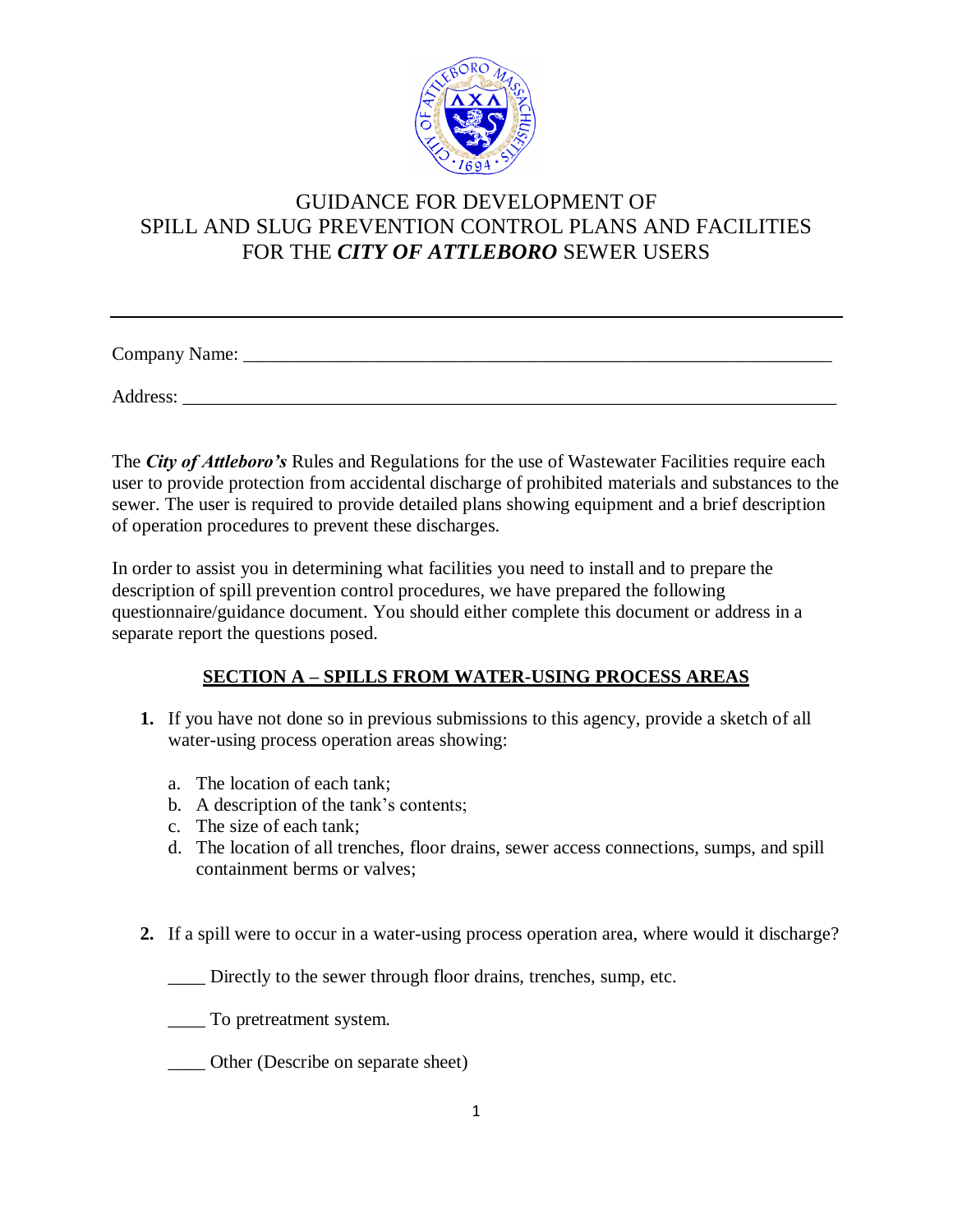**3.** If floor spills would be discharged directly to the sewer through floor drains, some form of spill control facilities will have to be provided.

Describe what facilities will be constructed (such as berms, plugged floor drains, valves, holding tanks, etc.) to contain a spill.

a. What is the capacity of the spill containment area, tank, etc., in gallons?

b. Describe how a spill would be disposed of once it was collected in the containment area during work hours.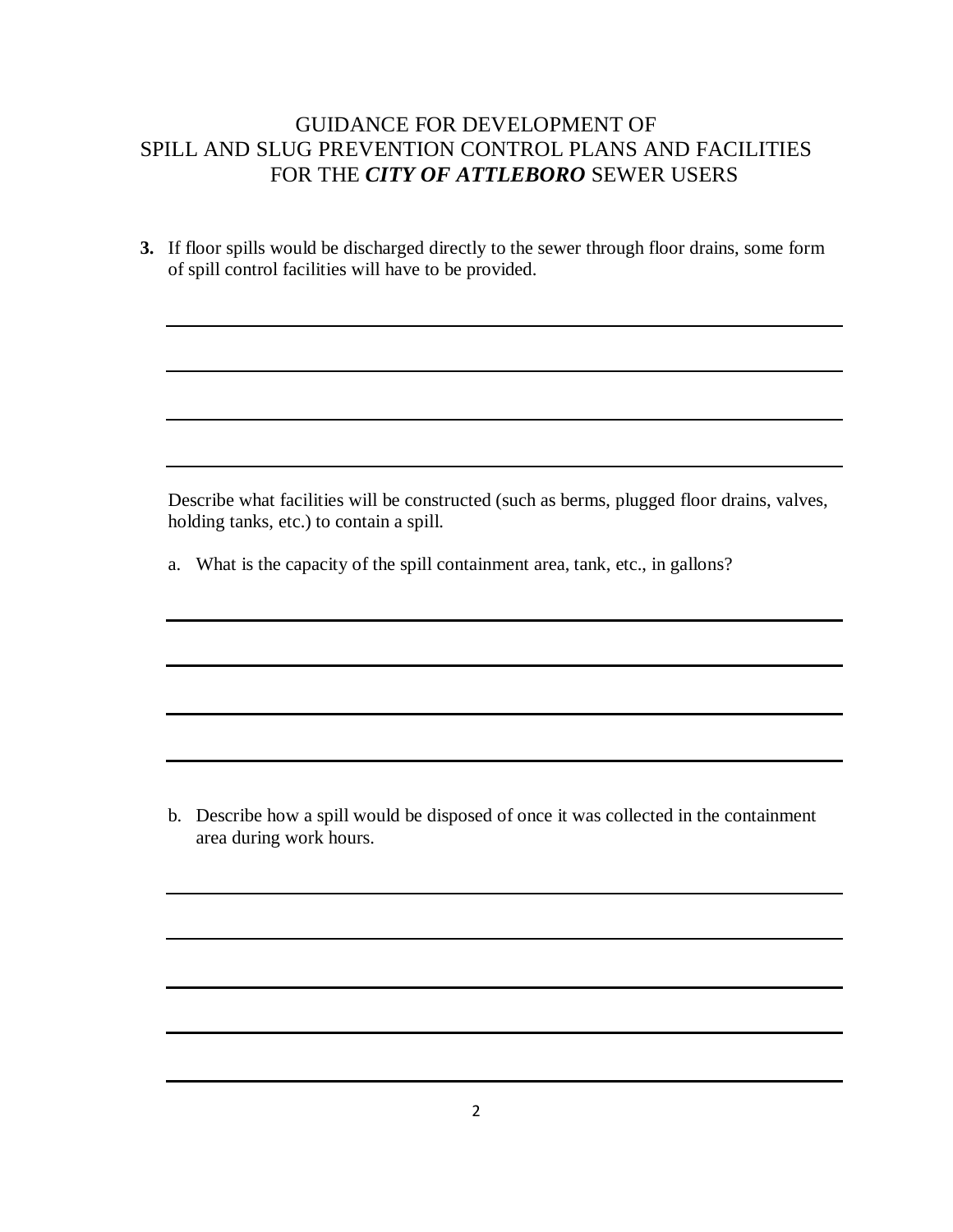c. During non-working hours?

d. Who has been trained in Spill Prevention Control Procedures at your facility?

e. Who is the person responsible for Spill Prevention Control at your facility?

- **4.** In the case where a spill will discharge to a pretreatment system, some consideration must be given to the following:
	- a. How will the spill be conveyed to pretreatment (i.e. from holding tank, pumped from sump, flow by gravity through the floor drains, etc.)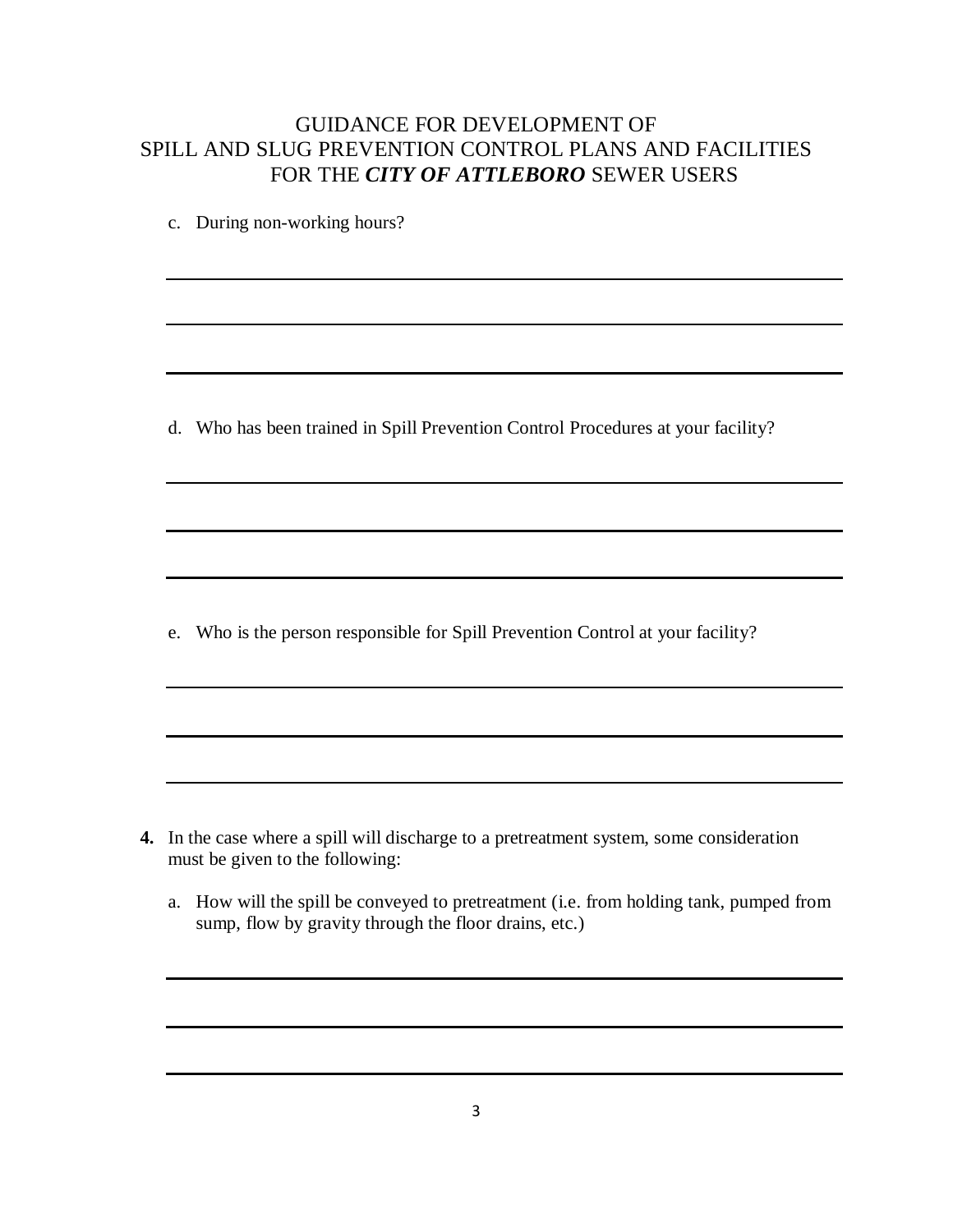b. During non-working hours, what procedures will be followed, if any, to prevent spills from going through pretreatment without proper treatment (i.e. shut off sump pump, close valve to sump, etc.)

c. What procedures or facilities are in place to prevent highly concentrated solutions (such as plating baths), which the pretreatment system was not designed to handle, from reaching the pretreatment system?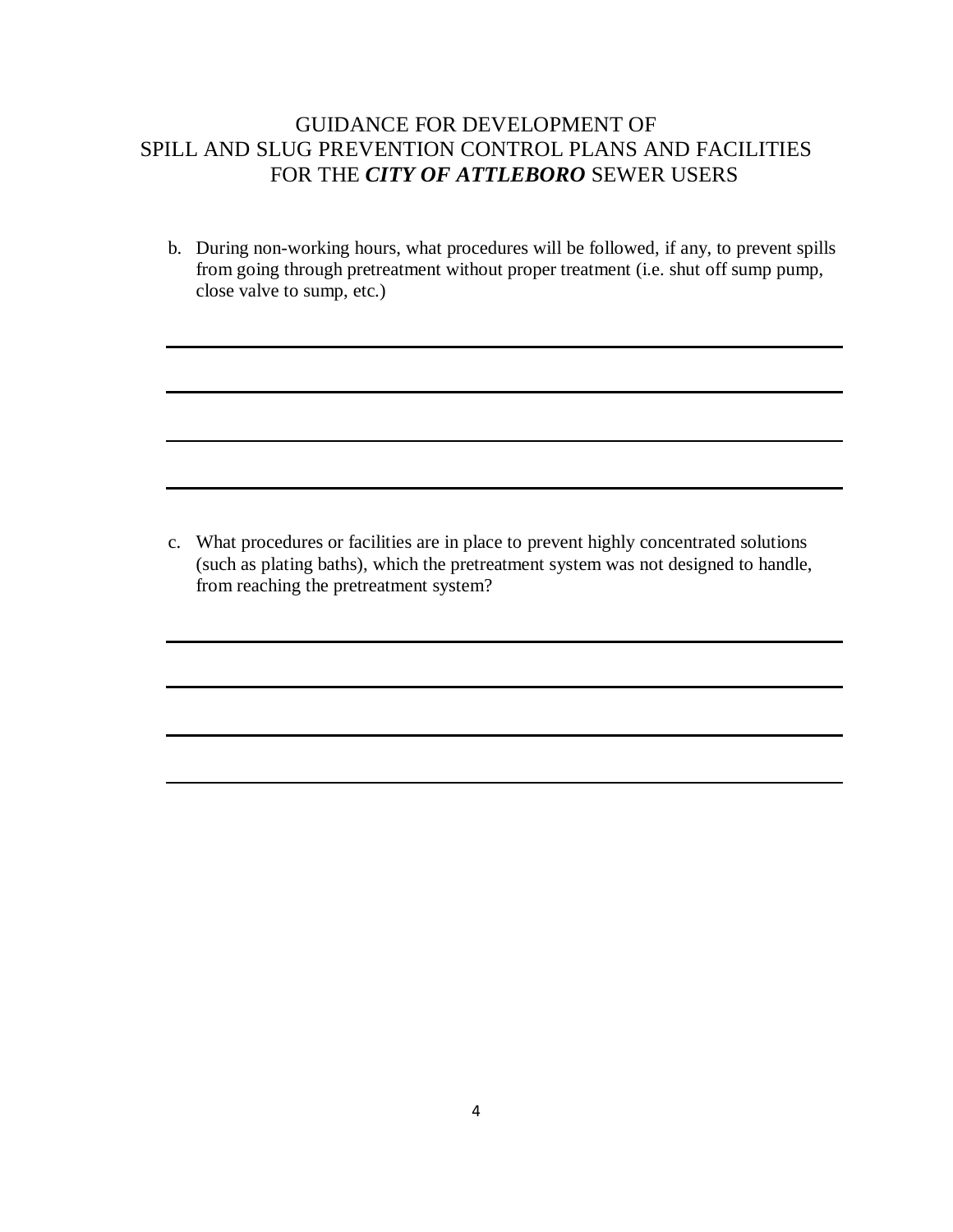#### **SECTION B – SPILLS FROM CHEMICAL OR HAZARDOUS WASTE STORAGE AREAS**

1. Are there any areas inside or outside your facility where chemicals or hazardous wastes are stored?

> \_\_\_\_\_ Yes \_\_\_\_\_ No (note: satellite accumulation only)

If yes, answer the following:

2. Show the location of any floor drains, trenches, yard drains or other connections to the sewer or pretreatment system from these chemical storage areas. Also, show any tanks, berms, sumps, or valves that would be used to contain spills and prevent discharges.

3. What chemicals are stored in these areas?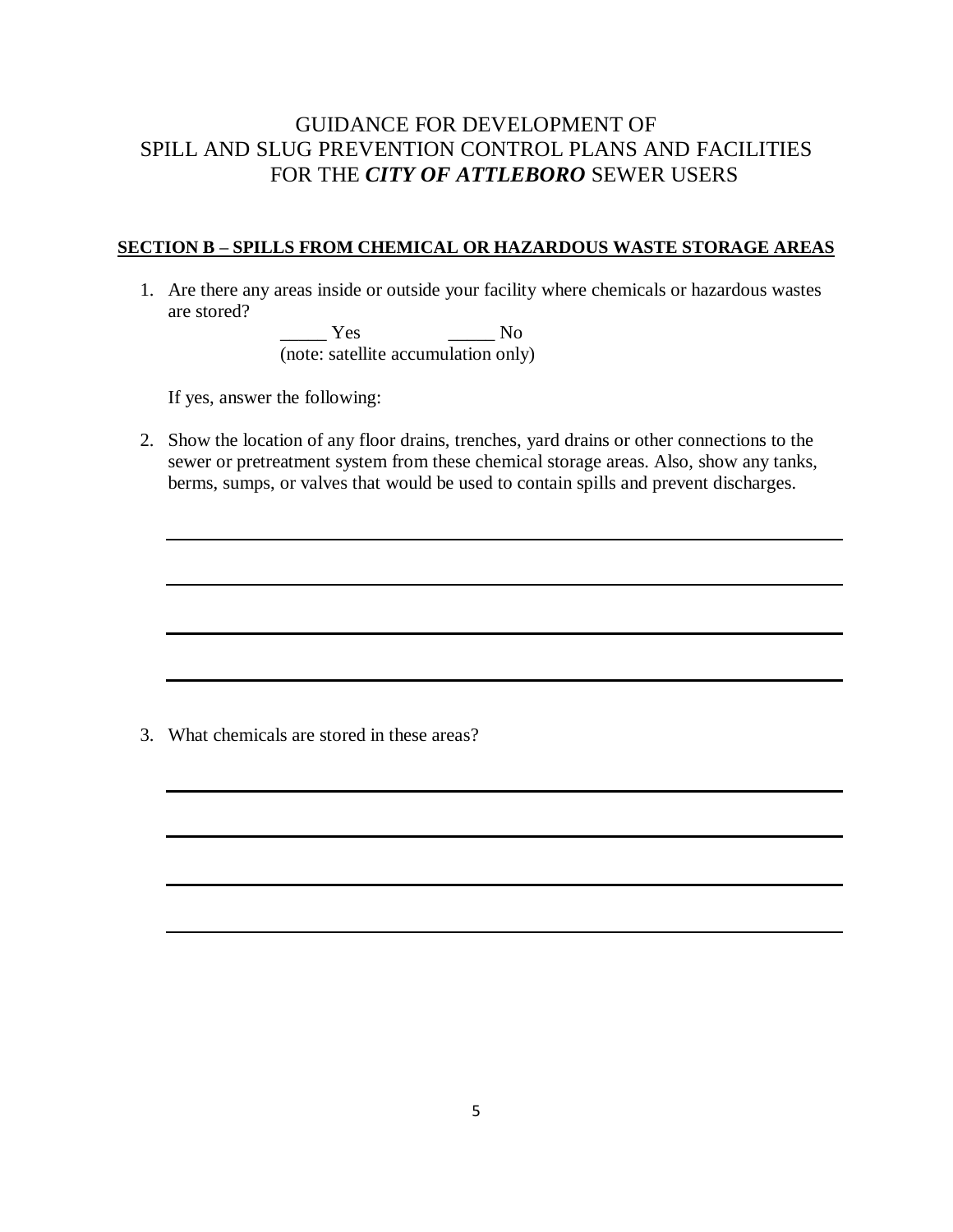4. What is the size of the largest drum or tank (in gallons) that is stored in each area?

5. Is there a berm, sump or some other structure that would provide containment of chemical spills? Describe each storage area. If bermed, what is the capacity of the holding area in gallons for each designated storage area?

6. If a spill should occur, how would it be cleaned up and disposed of?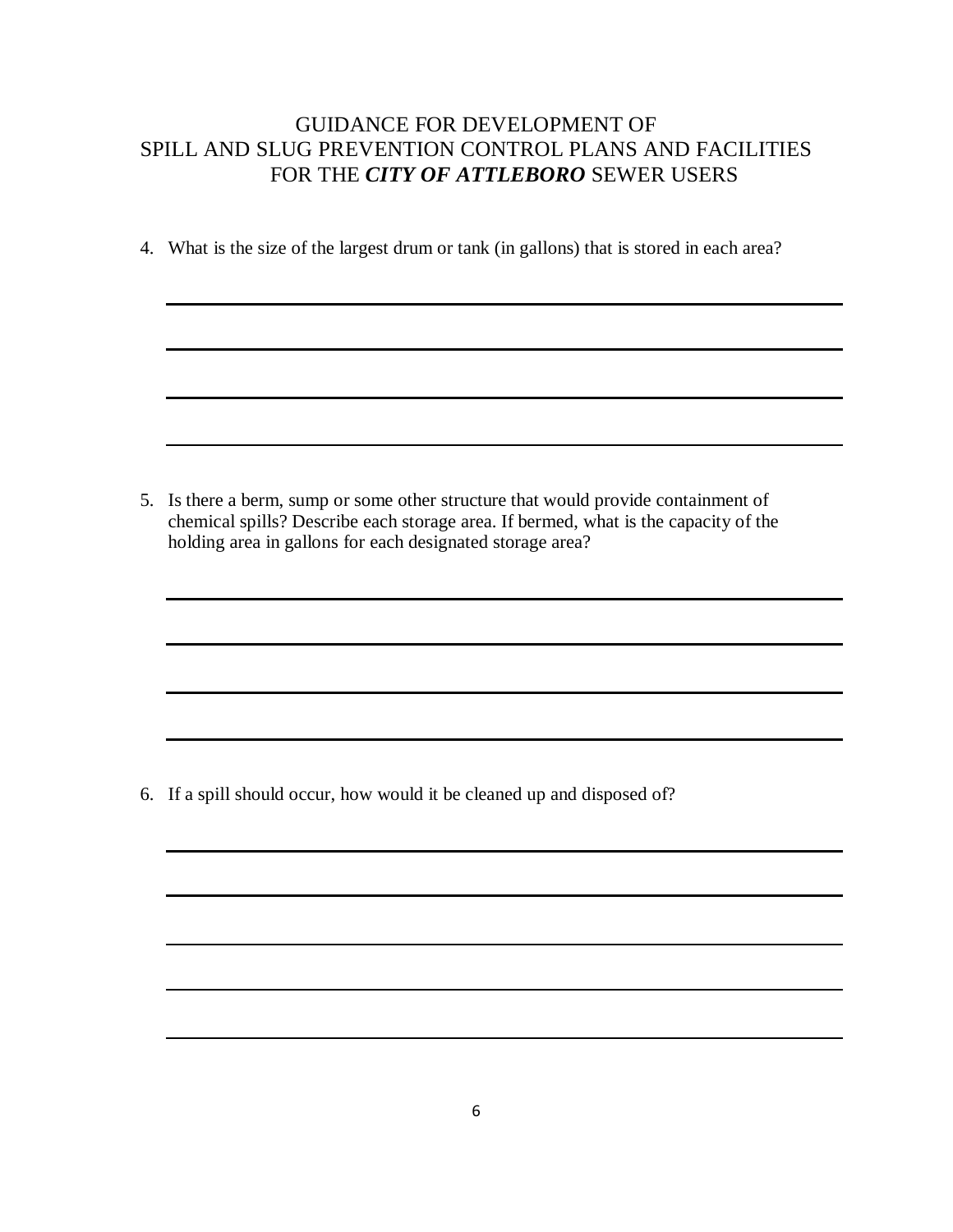#### **SECTION C – SPILLS FROM BOILER PLANT AND FUEL DEPOT AREAS**

1. Are there any areas inside or outside your facility:

where fuel or fuel oils are stored? \_\_\_\_\_\_ Yes \_\_\_\_\_\_ No

where wastes are stored? \_\_\_\_\_\_ Yes \_\_\_\_\_ No

2. Show the location of any floor drains, trenches, yard drains, or other connections to the sewer or pretreatment system from the fuel storage area(s). Also, show any berms or sumps that would be used to contain spills. Indicate the capacity of each holding area in gallons.

3. What types of fuel are stored in these areas? (i.e. gasoline, diesel, kerosene, #4 fuel oil, #6 fuel oil, etc.)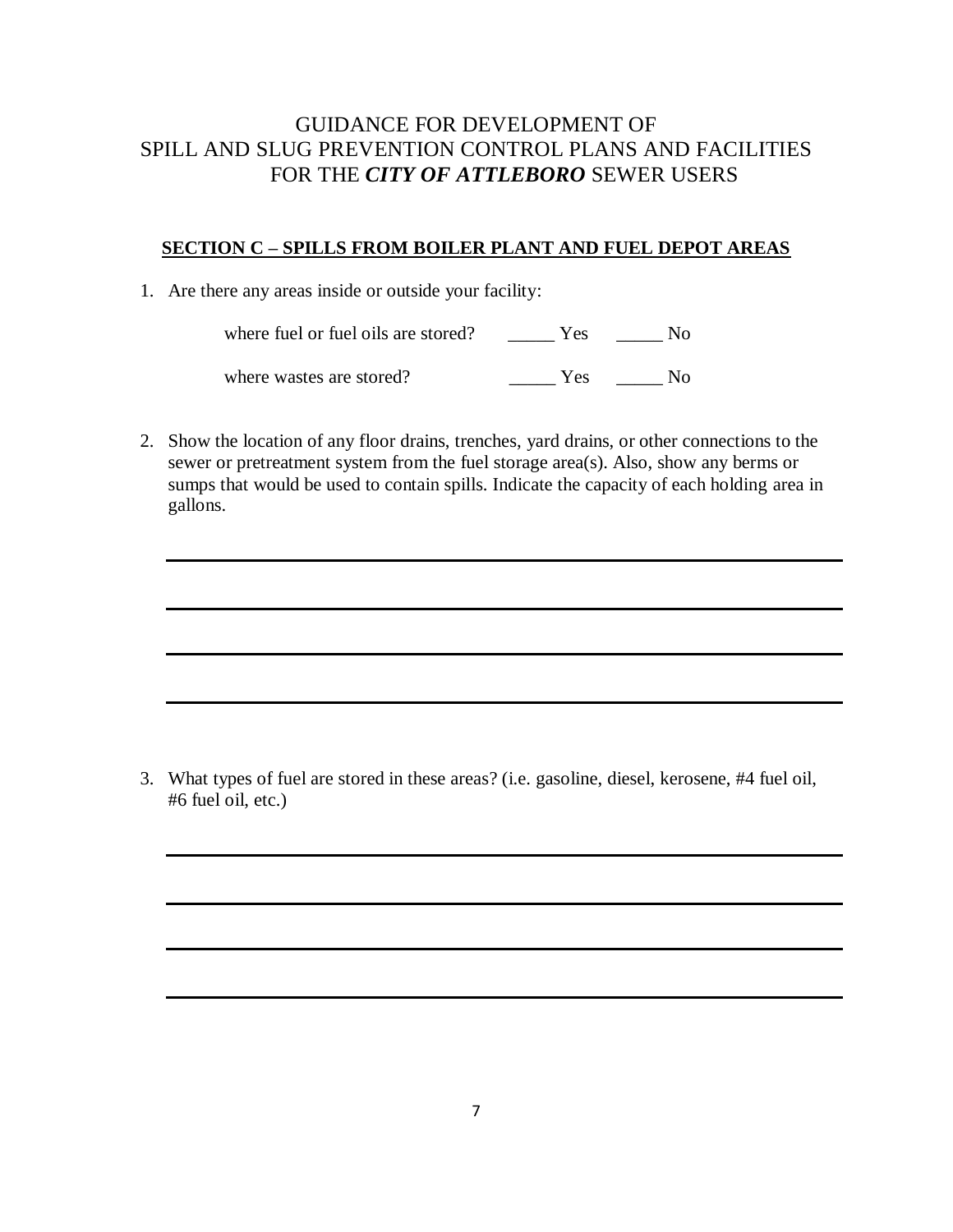4. Indicate whether the fuel tanks are above ground or below ground and the capacity of each in gallons. (Attach site plan showing all storage tanks, containment berms, and all drains and sewer connections.)

5. Indicate provisions (i.e. alarms, sight glasses, etc.) and filling procedures which will minimize the risk of overfilling the tank.

6. Is the storage tank equipped with an overflow pipe or relief valve or some other equipment in the tank or pipe chase network that would allow fuel to spill during a filling procedure?

\_\_\_\_\_ Yes \_\_\_\_\_ No

If yes, describe where the excess fuel would discharge.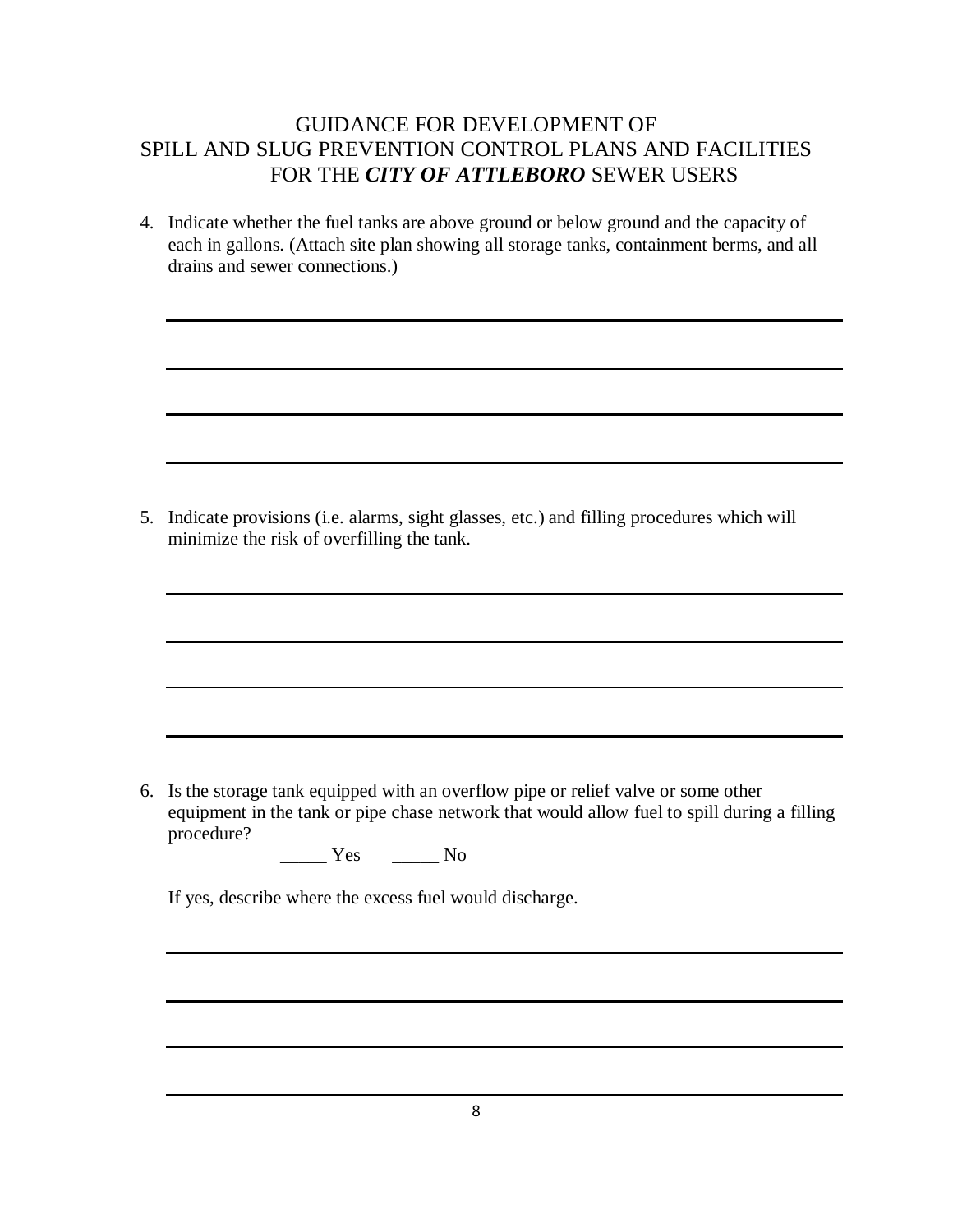7. If a tank is overfilled and fuel escapes through the tank vent pipe, where would the spilled fuel discharge?

8. What measures are in place to contain spillage from an overfilled tank?

9. If a spill should occur, how would it be cleaned up and disposed of?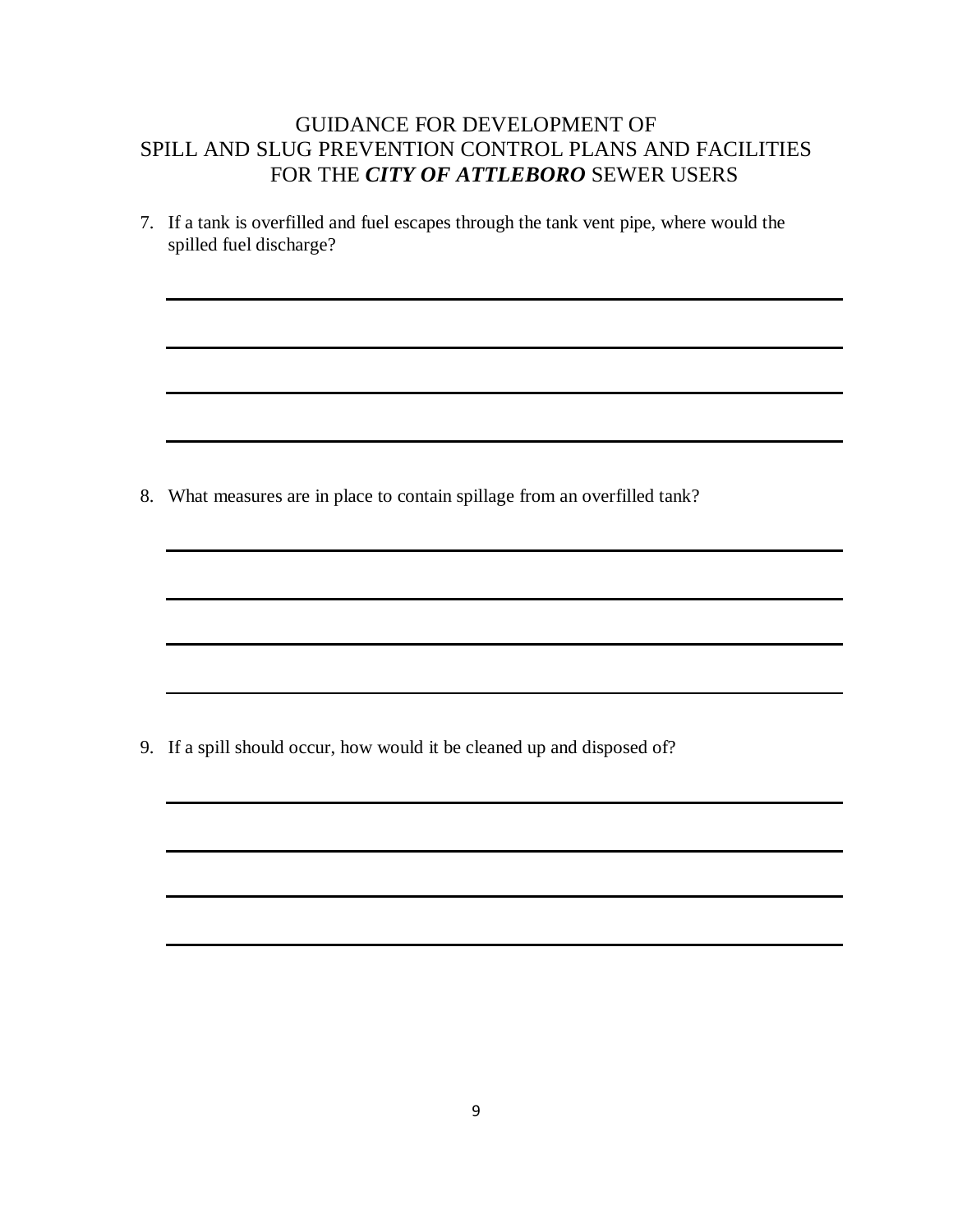10. Are there any normal process discharges to the sewer or a pretreatment system from physical plant operations?

Yes No

If so, your facility must apply for and be issued a discharge permit. List each discharge, show the location of the discharge, and indicate how the discharge reached the sewer. (i.e. hard piped, floor drains, etc.)

11. Does the boiler utilize a hot water or steam operated oil preheater?

\_\_\_\_\_ Hot Water \_\_\_\_\_ Steam \_\_\_\_\_ None

If so, does the condensate from the preheater discharge to the sewer?

Yes No No No Condensate Forms

If so, what measures are in place to detect an oil discharge to the sewer resulting from a leak within the preheater core?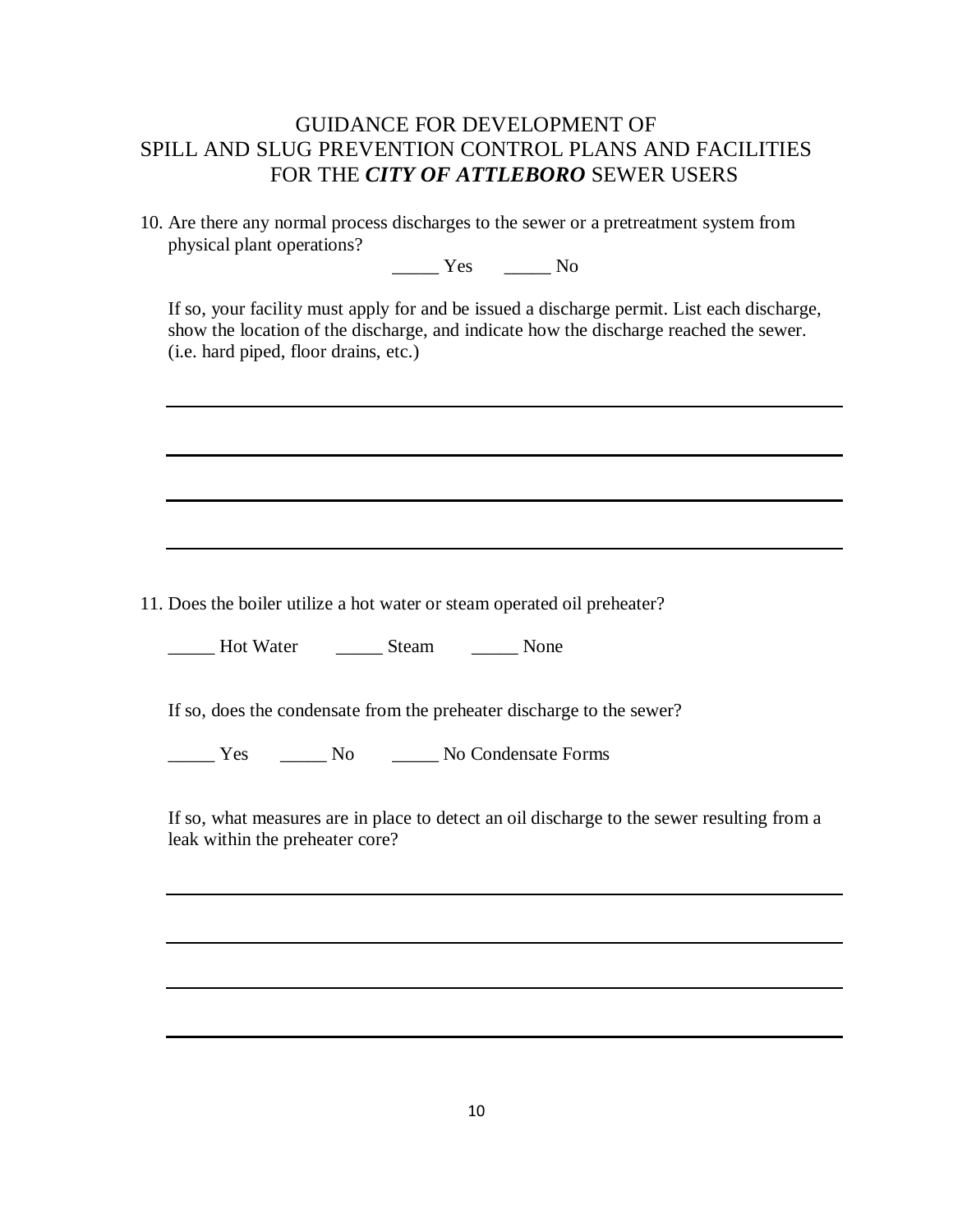12. Are any floor drains or discharge sumps located in the boiler room? (Attach a site plan of the boiler room showing the location of all floor drains or sewer discharge locations.)

#### **SECTION D – CONTROL OF SLUG DISCHARGES**

1. List all sources of sewer discharges including non-routine batch discharges and describe the method of discharge.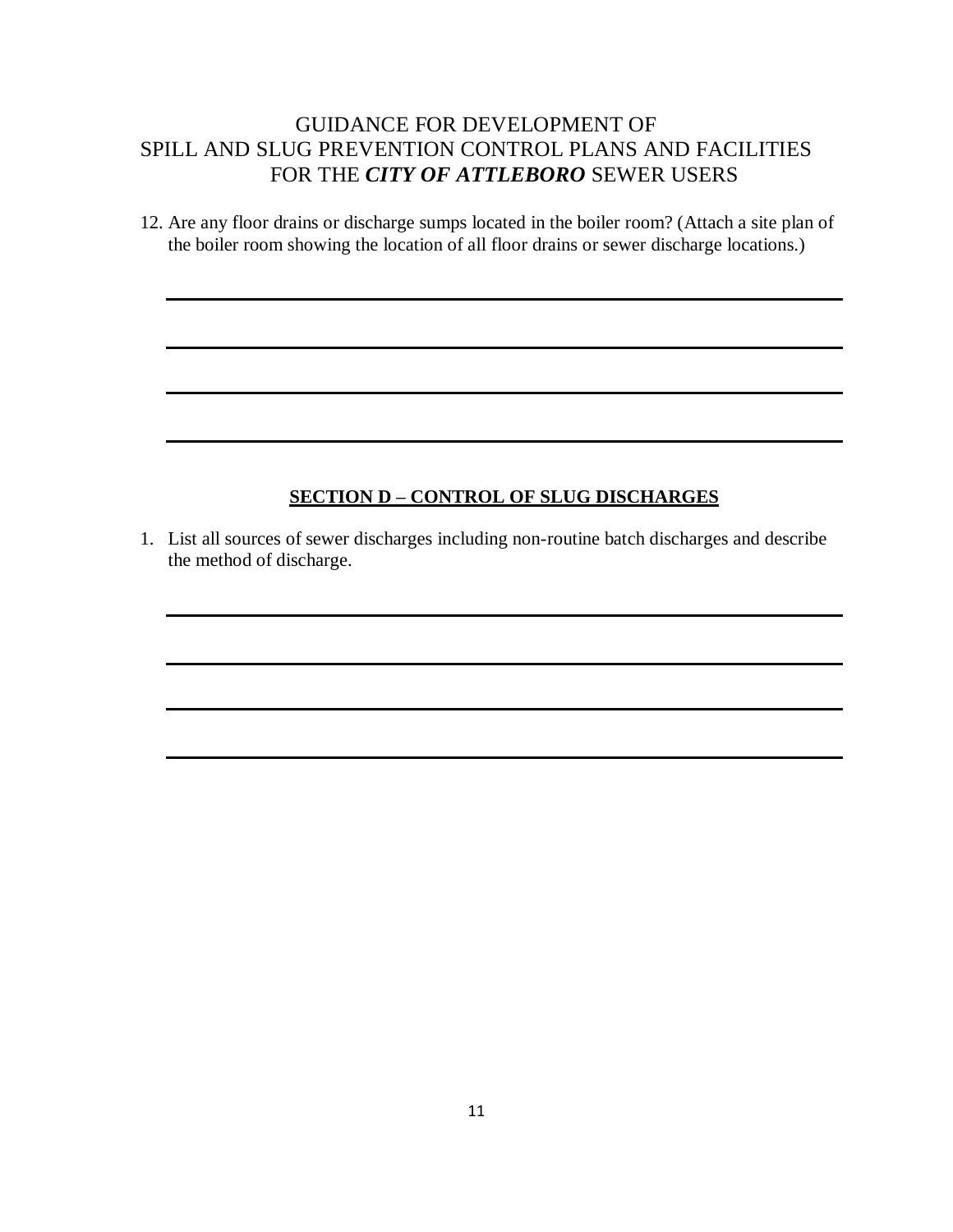2. What preventive procedures are utilized to prevent adverse impacts on the **CITY OF ATTLEBORO** sewage system due to accidental spills? Examples of these measures may include periodic inspection and maintenance of storage areas, special procedures utilized during loading and unloading operations, worker training, control of plant site run-off and building of containment structures or equipment.

3. List measures to be taken and emergency response equipment and procedures to be utilized in the event of a spill.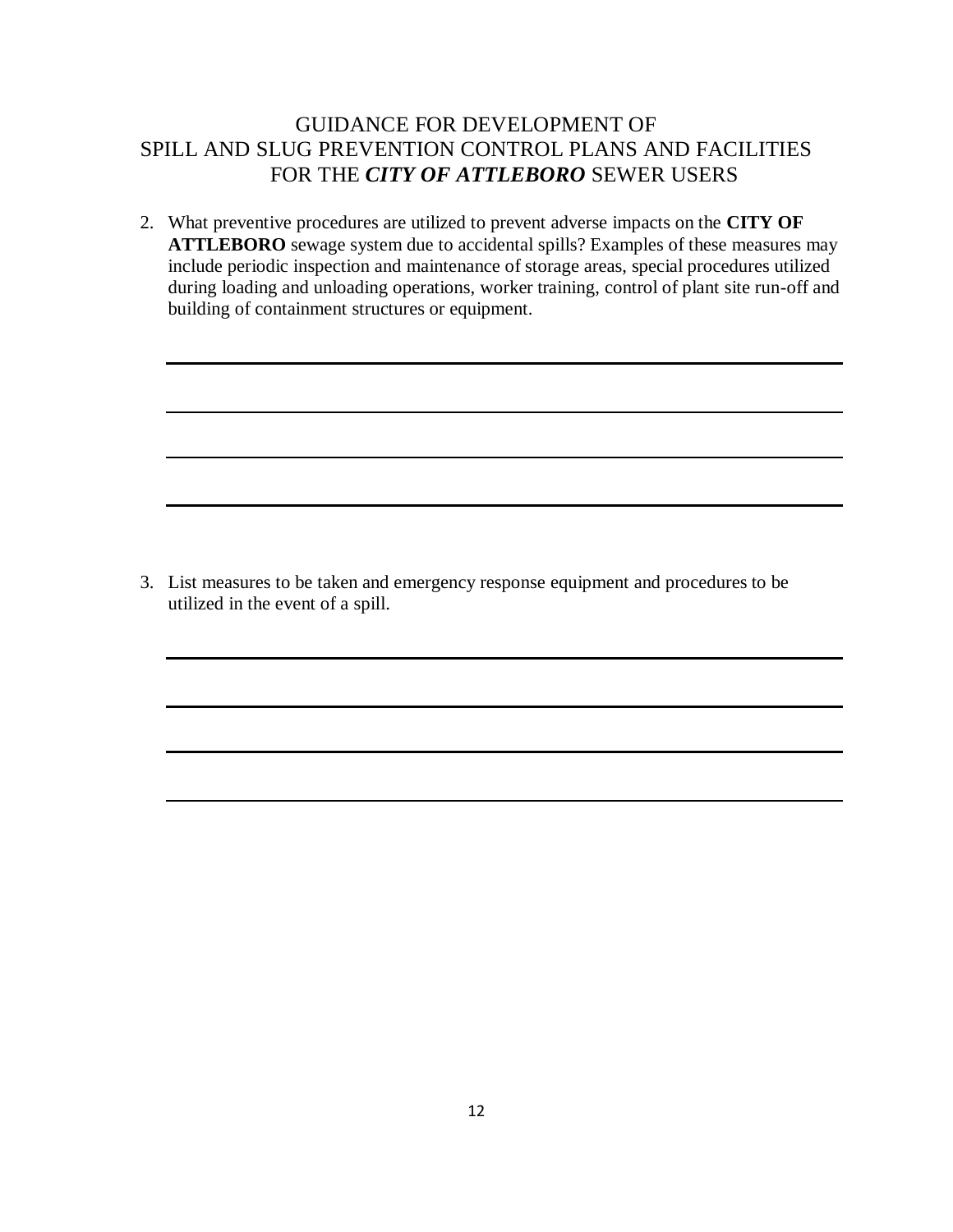#### **SECTION E – NOTIFICATION PROCEDURES**

- 1. The sewer user must maintain an approved Spill and Slug Prevention Control and Counter Measure Plan at all associated facilities at all times to ensure that incidental and accidental spills are not able to enter the *CITY OF ATTLEBORO* sewer system. In the case of a slug or accidental discharge to the facilities, it is the responsibility of the sewer user to notify the *CITY OF ATTLEBORO* of the incident immediately by *calling the CITY OF ATTLEBORO at* 774-203-1820 or FAX at 508-761-9837.
- 2. *Within five days* following an accidental discharge, the sewer user shall submit to the **CITY OF ATTLEBORO** a detailed written report describing the cause and volume of the discharge and the measures to be taken by the user to prevent similar future occurrences.